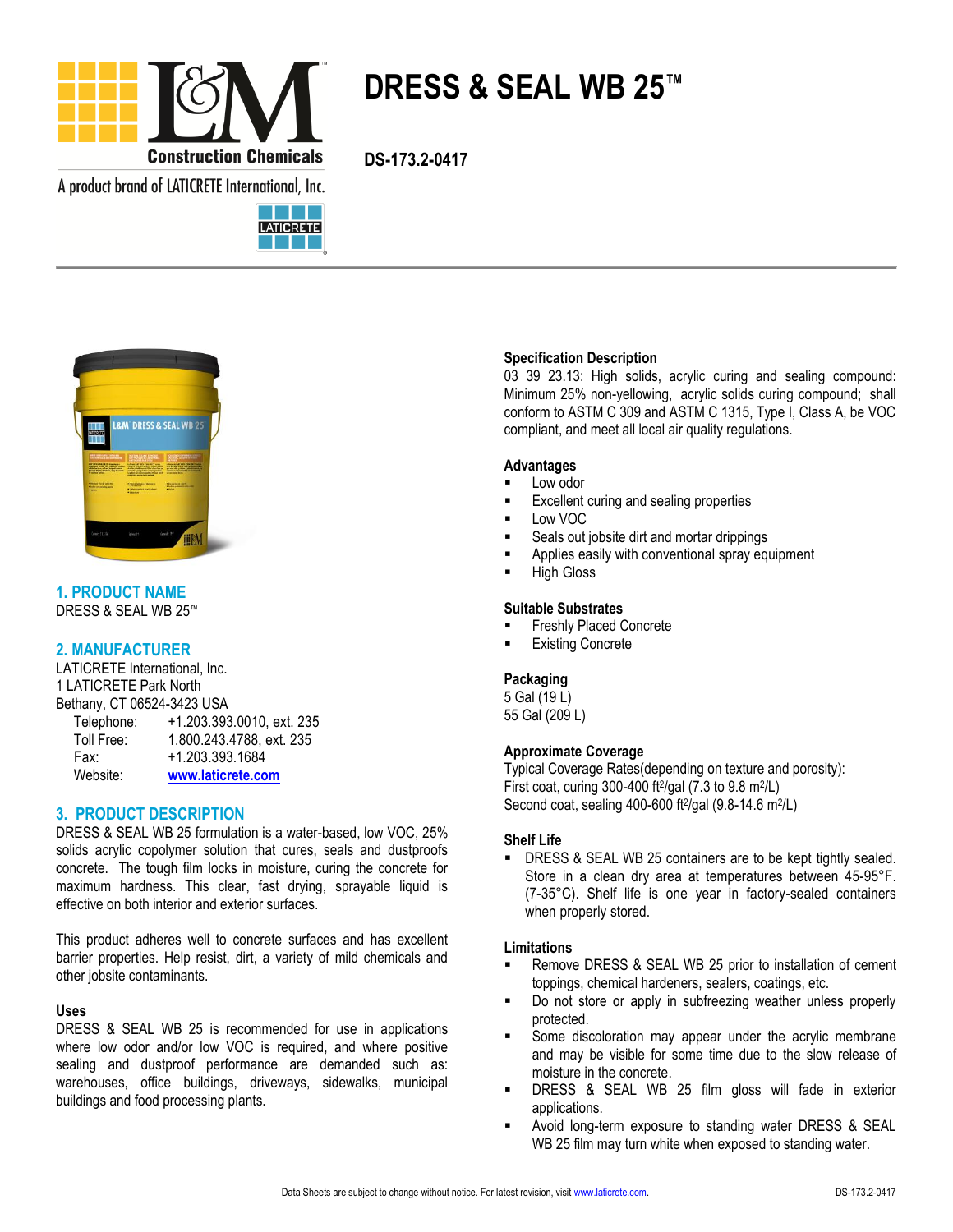#### **Cautions**

- Do not allow to freeze
- **Contains minimal organic solvents**
- Use with adequate ventilation
- Wear protective gloves and goggles
- Please refer to Safety Data Sheet (SDS) before using
- For proper film development, apply only when the surface temperature is above 45°F (7°C) and the ambient relative humidity is below 80%
- Failure to follow the guidelines may result in a mottled appearance
- Visible white haze may remain for some time on dark colored concrete
- On colored concrete, try a test patch to check for possible mottling

Mock-ups and field test areas are required in order to validate performance and appearance related characteristics (including but not limited to color, inherent surface variations, wear, anti-dusting, abrasion resistance, chemical resistance, stain resistance, coefficient of friction, etc.) to ensure system performance as specified for the intended use, and to determine approval of the decorative flooring system.

# **4. TECHNICAL DATA**

#### **Applicable Standard**

ASTM C 309, Type 1, 1D ASTM C 1315, Type 1, Class A

# **Physical Properties**

| <b>Property</b>                                           | <b>Observed</b>                                  |
|-----------------------------------------------------------|--------------------------------------------------|
| Total Solids, Minimum                                     | 25%                                              |
| Coverage Rate, ASTM C156                                  | 300 ft <sup>2</sup> /gal (7.5 m <sup>2</sup> /L) |
| Unit Moisture Loss, ASTM C309<br><b>ASTM C1315</b>        | <0.4(kg/m <sup>2</sup> @ 72 hrs)                 |
| Alkali resistance, minimum                                | >50 Hours                                        |
| Weathering                                                | >21 Days                                         |
| Salt Spray, 5% @ 95°F (35 °C)                             | >750 Hours                                       |
| Surface Gloss                                             | Medium/High                                      |
| Ultraviolet Resistance, 1000 Hours<br>(500 angstrom lamp) | Non-yellowing                                    |
| <b>VOC</b>                                                | $170$ g/L                                        |

Specifications are subject to change without notification. Technical data shown in product data sheets are typical but reflect laboratory test procedures conducted in laboratory conditions. Actual field performance and test results will depend on installation methods and site conditions. Field test results will vary due to critical job site factors. All recommendations, statements and technical data contained in this data sheet are based on tests we believe to be reliable and correct, but accuracy and completeness of said tests are not guaranteed and are not be construed as a warranty or guaranty of any kind. Satisfactory results depend upon many factors beyond the control of LATICRETE International, Inc. User shall rely on their own information and tests to determine suitability of the product for the intended use and user assumes all risk, loss, damage, expense and liability resulting from their direct use, indirect use or consequential to their use of the product. LATICRETE shall not be liable to the buyer or any third party for any injury, loss or damage directly or indirectly resulting from use or inability to use the product.

# **5. INSTALLATION**

**Surface preparation Freshly placed concrete**  Surface must be finished to specified requirements prior to the application of DRESS & SEAL WB 25™. Dampen the concrete and broom out all standing water immediately prior to application.

#### **Existing Concrete**

Surface must be degreased and cleaned of all contaminants with CITREX™ prior to the application of DRESS & SEAL WB 25. Dampen the concrete and broom out all standing water immediately prior to application.

#### **Application**

#### **Fresh Concrete**

Apply with low pressure spray or applicator after surface water glaze disappears. Apply two uniform, thin coats directly from container. Do not dilute or puddle. Allow first coat to dry to touch before applying second coat.

#### **Existing Concrete**

Apply two uniform coats of DRESS & SEAL WB 25 without puddling. Allow a minimum of 2-3 hours between coats. Very porous or worn concrete may require additional coats.

#### **Cleaning**

Use xylene\* or other aromatic solvent, to flush out/clean spray equipment and tools.

# **\*CAUTION** Xylene is flammable and toxic

#### **6. AVAILABILITY AND COST**

# **Availability**

L&M™ and LATICRETE® materials are available worldwide.

**For Distributor Information, Call:**  Toll Free: 1.800.243.4788 Telephone: +1.203.393.0010

For on-line distributor information, visit LATICRETE at **[www.laticrete.com.](http://www.laticrete.com/)** 

# **Cost**

Contact a LATICRETE Distributor in your area.

# **7. SHORT SPEC**

03300: High solids, acrylic curing and sealing compound: Minimum 25% non-yellowing, acrylic solids curing compound; shall conform to ASTM C 309 and ASTM C 1315, Type I, Class A, be VOC compliant, and meet all local air quality regulations.

#### **8. WARRANTY**

See 10. FILING SYSTEM: DS 230.13: LATICRETE Product Warranty

#### **9. MAINTENANCE**

Reapply DRESS & SEAL products to exposed concrete periodically to maintain gloss and protection.

# **10. TECHNICAL SERVICES**

#### **Technical Assistance**

Information is available by calling the LATICRETE Technical Service Hotline:

| Toll Free: | 1.800.243.4788, ext. 235  |
|------------|---------------------------|
| Telephone: | +1.203.393.0010, ext. 235 |
| Fax:       | +1.203.393.1948           |

#### **Technical and Safety Literature**

To acquire technical and safety literature, please visit our website at **[www.laticrete.com.](http://www.laticrete.com/)**